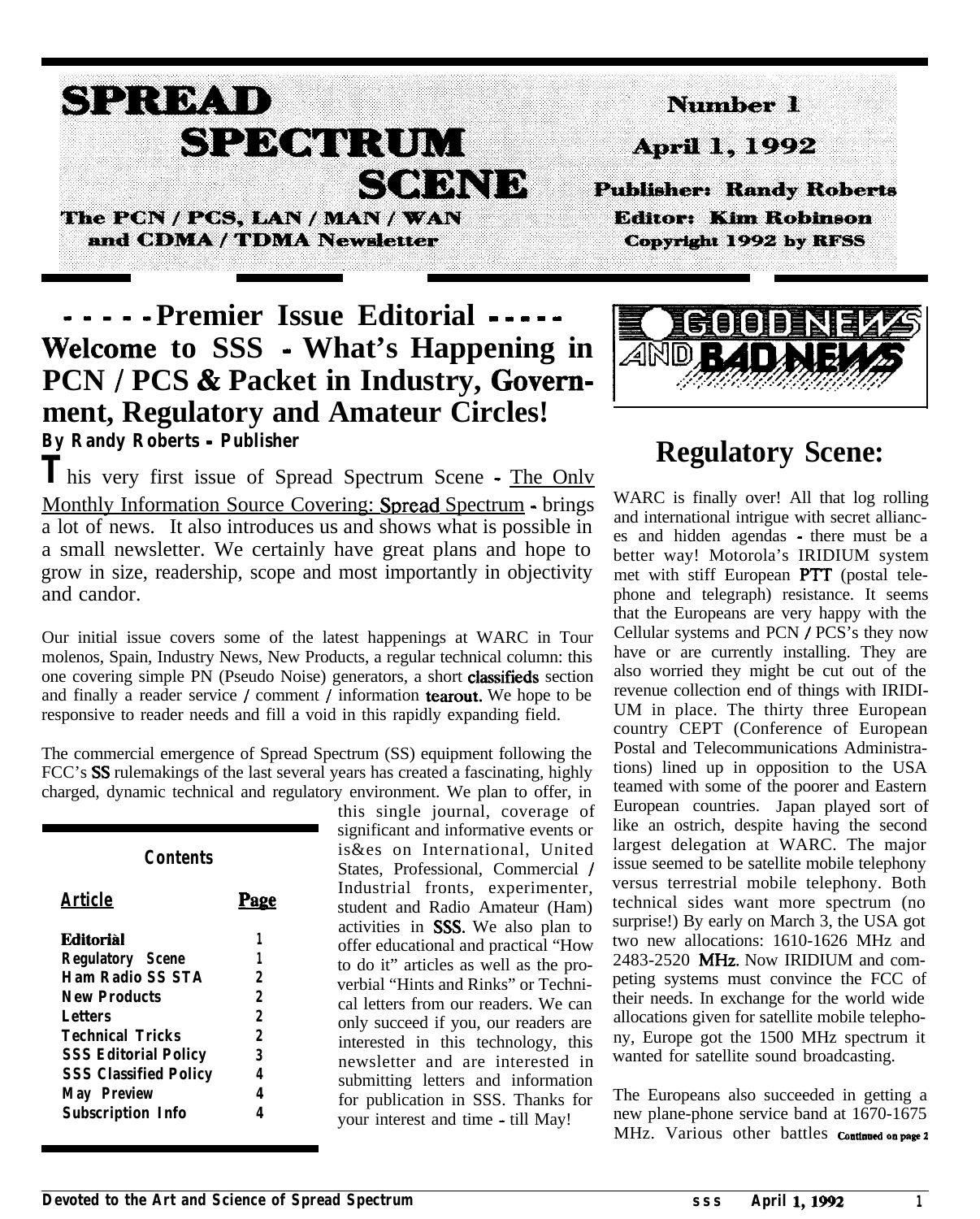#### Regulatory Scene **Cmt'd from Page** <sup>1</sup>

ensued over HF (high frequency, 3-30 MHz) allocations as well as the never ending fight for HDTV spectrum. Details of the outcome of WARC on these issues and related effects on the Ham bands will be reported here as soon as more information becomes ending fight for HDTV spectrum.<br>
Details of the outcome of WARC on<br>
these issues and related effects on the<br>
Ham bands will be reported here as<br>
soon as more information becomes<br>
available.



*B4M RADIO SS STA: Are Our Ham Bands in Danger?*

**Robert Buaas',** K6KGS and Dewayne Hendricks', WA8DZP long awaited Special Temporary Authority (STA) was finally **granted** by the FCC earlier this year.

The complete text of this STA is available from Mr. Buaas, the FCC and from us at a cost of \$3.00 for postage and handling.

Mr. Hendricks presented a paper at the annual TAPAR symposium in Tuscon earlier in March. This paper is entitled "Use of *Spread Spectrum (CDMA) in the Amateur Service". The* paper and it's appendices are very informative. The full text of the paper is available from Mr. Hendricks, the TAPAR symposium record and from us (along with the full text of the STA, mentioned above) for \$3.00 for shipping and handling.

While the Buaas STA relaxation of the part 97 rules governing SS use by Hams in this country is a major milestone meant to encourage amateur SS experimentation and foster innovative, low cost technology developments, in our opinion there is another issue lurking beneath the surface, like a great white shark. Early plans have been announced by Tetherless Access Limited (where Dewayne is president) that include the use of ham radio spectrum and power levels in support of quasi-commercial

operations for government funded revenue generating packet network UNIX / Internet networks in San Diego and San Jose to Sacramento areas. We feel there is a real danger here! Watch out for future "Pioneer Preference" claims to be made for ham radio spectrum in the future. I'm not saying this will happen - just that it could! I'm sure Dewayne and Bob will have something to say on this subject. In fact, guys, 1'11 give you a whole page next month to air your side - how *about it?*



## *NEW PRODUCTS:*

**This** column will be a regular feature. It will offer a free showcase to new equipment, software, services, systems, applications and enterprises (Yes, coverage of new people and new organizations or start ups.)

Please submit material to be included in this column (including scannable artwork) to the Publisher or Editor at the address or FAX number shown on **our last page.**

**For this first month our only new feature is this newsletter - see the last** page again for subscription information. We hope you will join with us in this exciting new field of endeavor and share your ideas, new products, advertizing, technical knowhow and comments and opinions.

One additional new (actually future) product you will see soon on these pages is short volume entitled *"Introduction to Spread Spectrum", by* your friendly Publisher, Randy Roberts. This volume will contain a practical summary of over 20 years of hands on design,

levelopment and system integration experience. Look for it in these pages soon!



## *Letters to the Editor, Comments & Opinions*

Since we're brand new we don't have these yet. Maybe next month you'll provide us with some.

Please!



## *Technical Tricks:*

**By Randy Roberts - KC6YJY**

**The very first technical column comes from your Publisher's toolkit. Ever need a simple, quick and dirty PN generator for data scrambling, direct sequence PN use or to pick "semi-random" hop frequencies? Then here is one tried and true as well as foolproof method that requires no EPROM or PLD programmer (or software either.)**

Simple, short length (4 to 13 stage) maximal length shift register (MLSR) sequence generators are often used to provide simple PN code generators for SS systems. These simple generators usually perform very well when started from the correct initial conditions or when reset at power Continued on page 3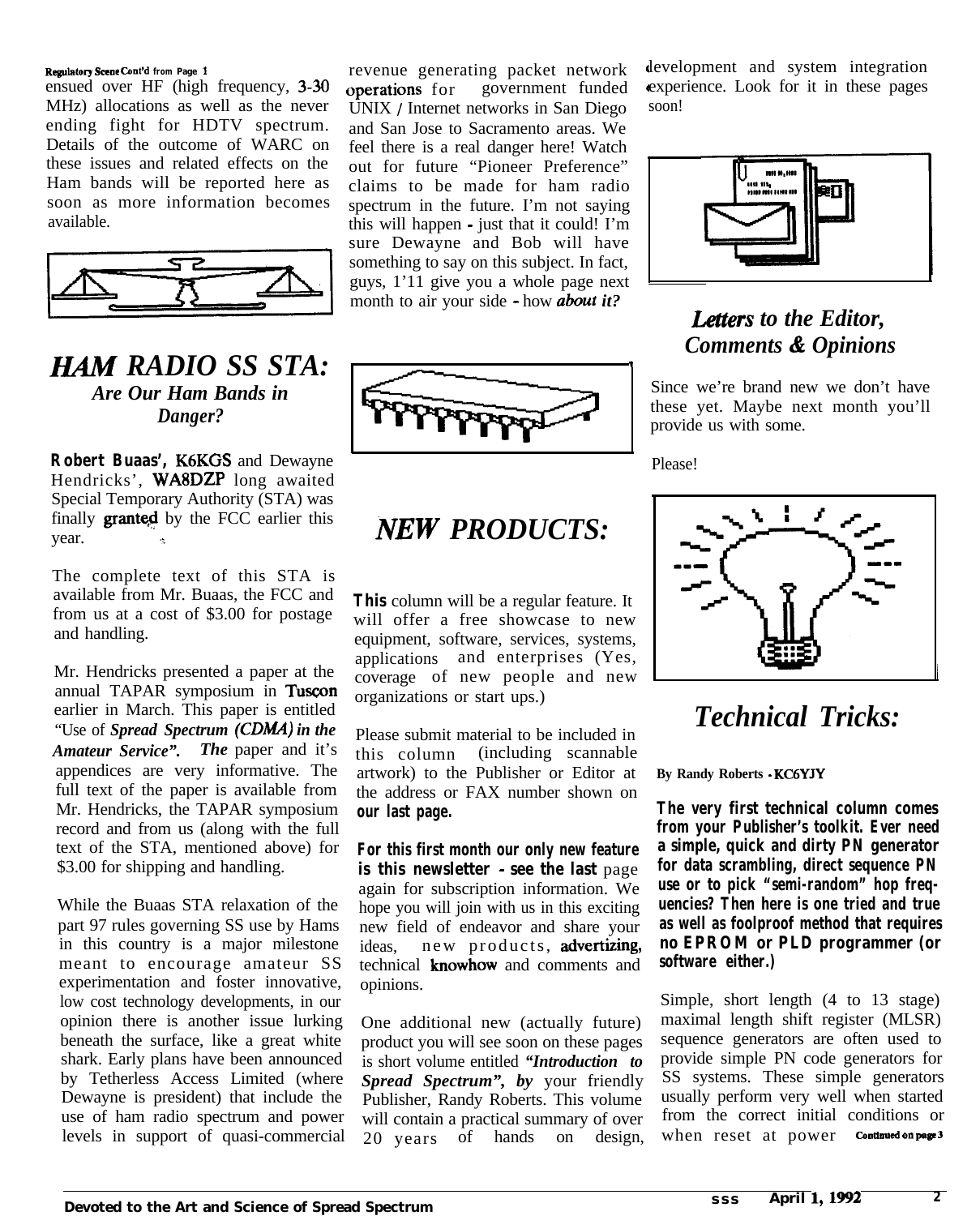#### **Technical Tricks** Ckmtiued **horn** page 2

up. However, most of these simple circuits can hang up and stop generating anything (they can get stuck) when an all ones (or an all zeros) condition occurs. Which condition that causes hang up or how it got to this condition is immaterial - the darn thing is broke when this happens! The circuit concept shown in figure 1 solves this problem very nicely and even includes an EPOCH sync detector as well (for data timing, scope sync, or whatever.)

The circuit of figure 1 is a very simple 5 stage (length 31) MLSR PN generator that could be used under the new Ham STA (it has been used commercially by a Japanese-American company.) It is built from two 74HC175 shift registers, one 74HC86 and two 74HC30 nand gates. As shown, the generator uses feedback from the last shift register stage as well as from the second shift register stage. This connection, when started from the all zero's state will always generate the correct MLSR sequence. The top nand gate looks for the occurrence of an all one's condition (an indication of being stuck) and resets the shift registers to all zero's if this condition should ever occur. The

bottom nand gate detects the occurrence of the all zero's condition which marks the start of a PN cycle of length 31 also known as a PN EPOCH.

This same idea will work with virtually any size PN generator made from a MLSR sequence. Simply decode both all one's and all zero's states, use them correctly and Voila!

The speed capability of this circuit is pretty high. Since the design is fully static, there is no low frequency limit  $\text{-}$  it could be as slow as a chip per day or so. It can run as fast as the accumulated delays down the shift register / EXOR chain. In the 5 stage design shown here, be careful running this design much beyond 10 MHz. Faster speeds are possible with F-speed logic substituted for the HC parts shown. Still greater speeds are possible with ECL implementations. However, to really go above say 30 MHz, a clever design might use a small ECL **RAM** as a recirculating delay line and tap off the PN as desired. The RAM could be loaded at power up by a host micro-processor through a serial or parallel I/O.

Questions, comments or suggestions on

anything covered in this column are welcome. Please feel free to share any info or special knowledge you may have.

Next month we will cover a neat technique or two for generating GOLD (or Dr. Robert Gold of JPL codes - sometimes called Ranging) codes. These codes are very useful for generating families of codes that have excellent characteristics for CDMA (Code Division Multiple Access) use because of their predictable, low crosscorrelation performance.

### *SSS Editorial Policy:*

SSS will cover all aspects of technology, regulation, people, industry news, amateur radio, new products and anything else that pertains to the commercialization and popularization of Spread Speo trum techniques. We specifically will cover PCN  $\overline{I}$  PCS, advanced digital cellular, LAN / MAN / WAN, VSAT / MAN networks, gateways and bridges for SS networks, GPS equipment, wireless telecommunications of all sorts and other related issues and developments.<br> **Continued on page 4** 



PN PATTERN. 0000011001011011110101000100111